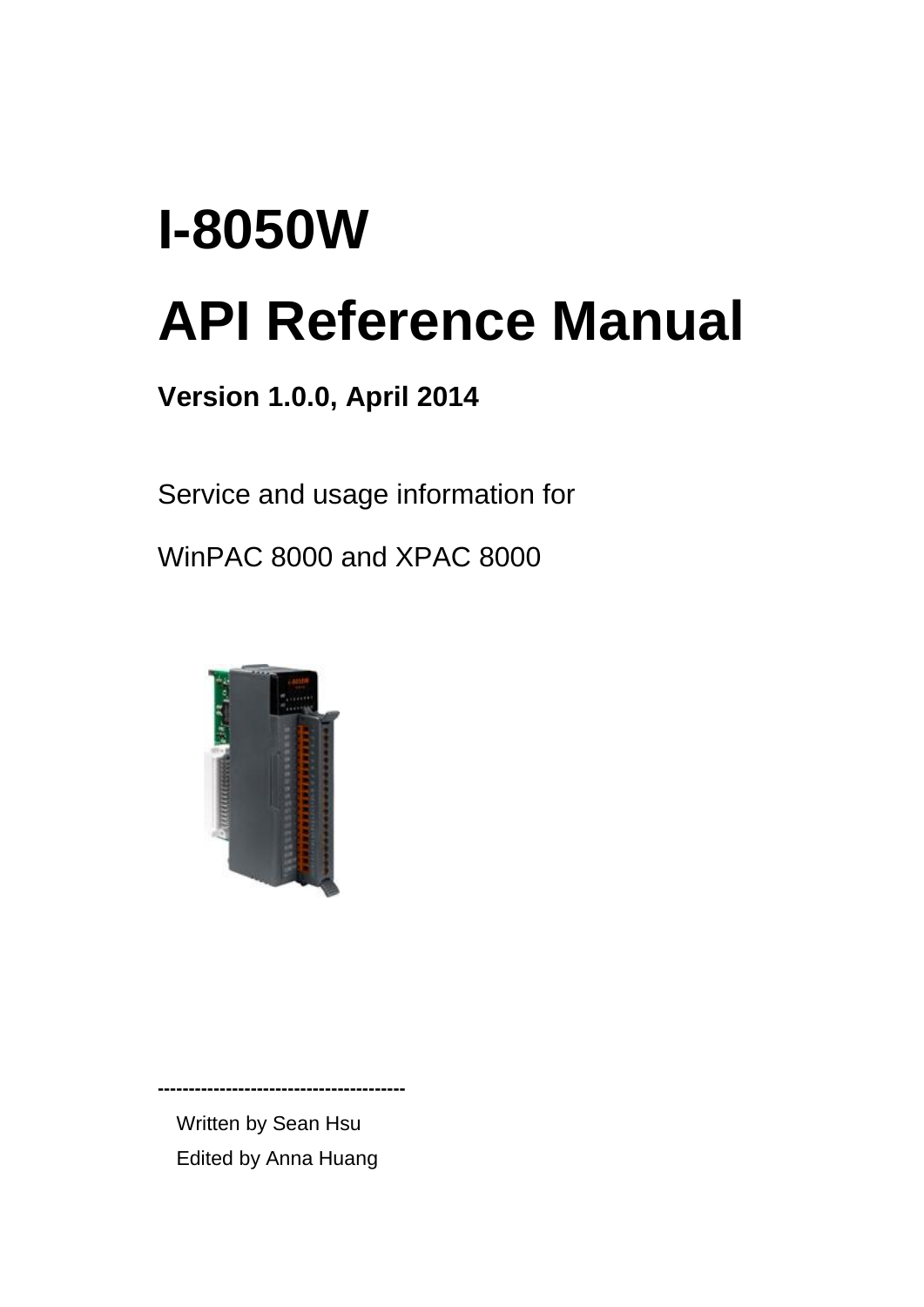## **General Information**

#### **Warranty**

All products manufactured by ICP DAS are under warranty regarding defective materials for a period of one year, beginning from the date of delivery to the original purchaser.

#### **Warning**

ICP DAS assumes no liability for any damage resulting from the use of this product.ICP DAS reserves the right to change this manual at any time without notice. The information furnished by ICP DAS is believed to be accurate and reliable. However, no responsibility is assumed by ICP DAS for its use, not for any infringements of patents or other rights of third parties resulting from its use.

#### **Copyright**

Copyright @ 2014 by ICP DAS Co., Ltd. All rights are reserved.

#### **Trademark**

The names used for identification only may be registered trademarks of their respective companies.

#### **Contact US**

If you have any problem, please feel free to contact us. You can count on us for quick response.

Email: [service@icpdas.com](mailto:service@icpdas.com)

I8050W API Reference Manual, Version 1.0.0, April 2014 --- 2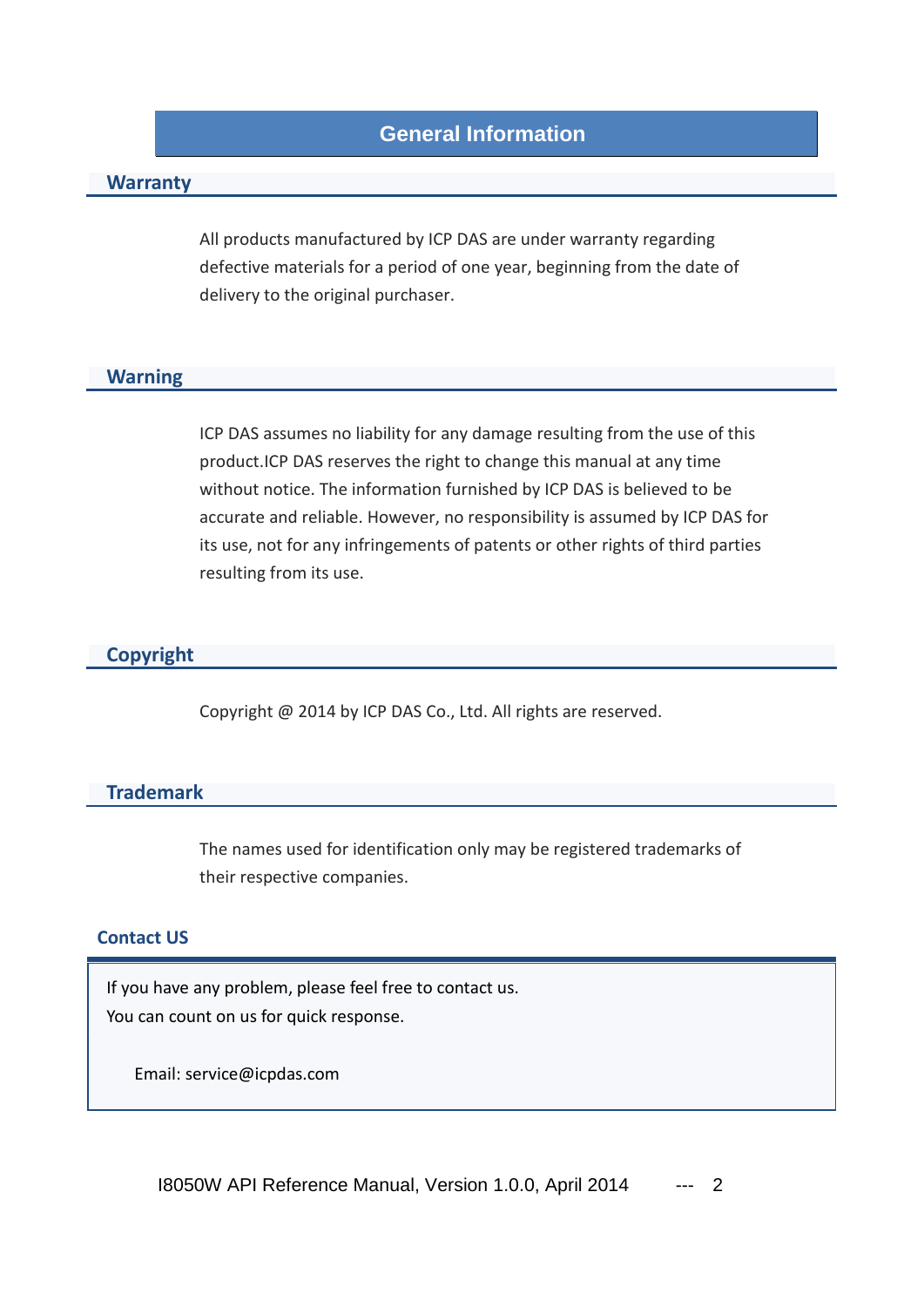# **TABLE OF CONTENTS**

<span id="page-2-0"></span>

18050W API Reference Manual, Version 1.0.0, April 2014 --- 3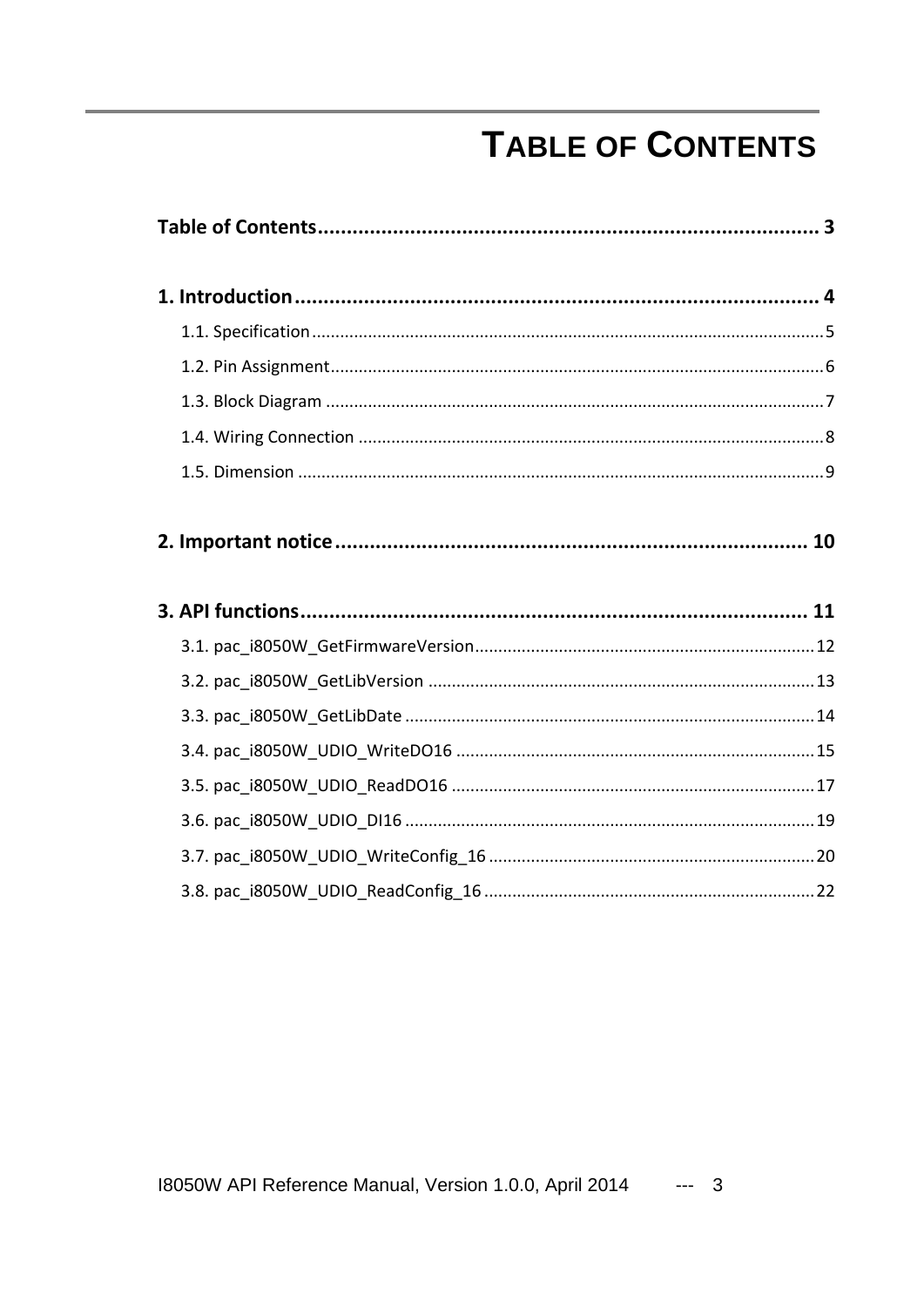# <span id="page-3-0"></span>**1. INTRODUCTION**

I-8050W is a 16-channel universal digital I/O module. Each channel can be configured to be a Digital input or Digital output by programming.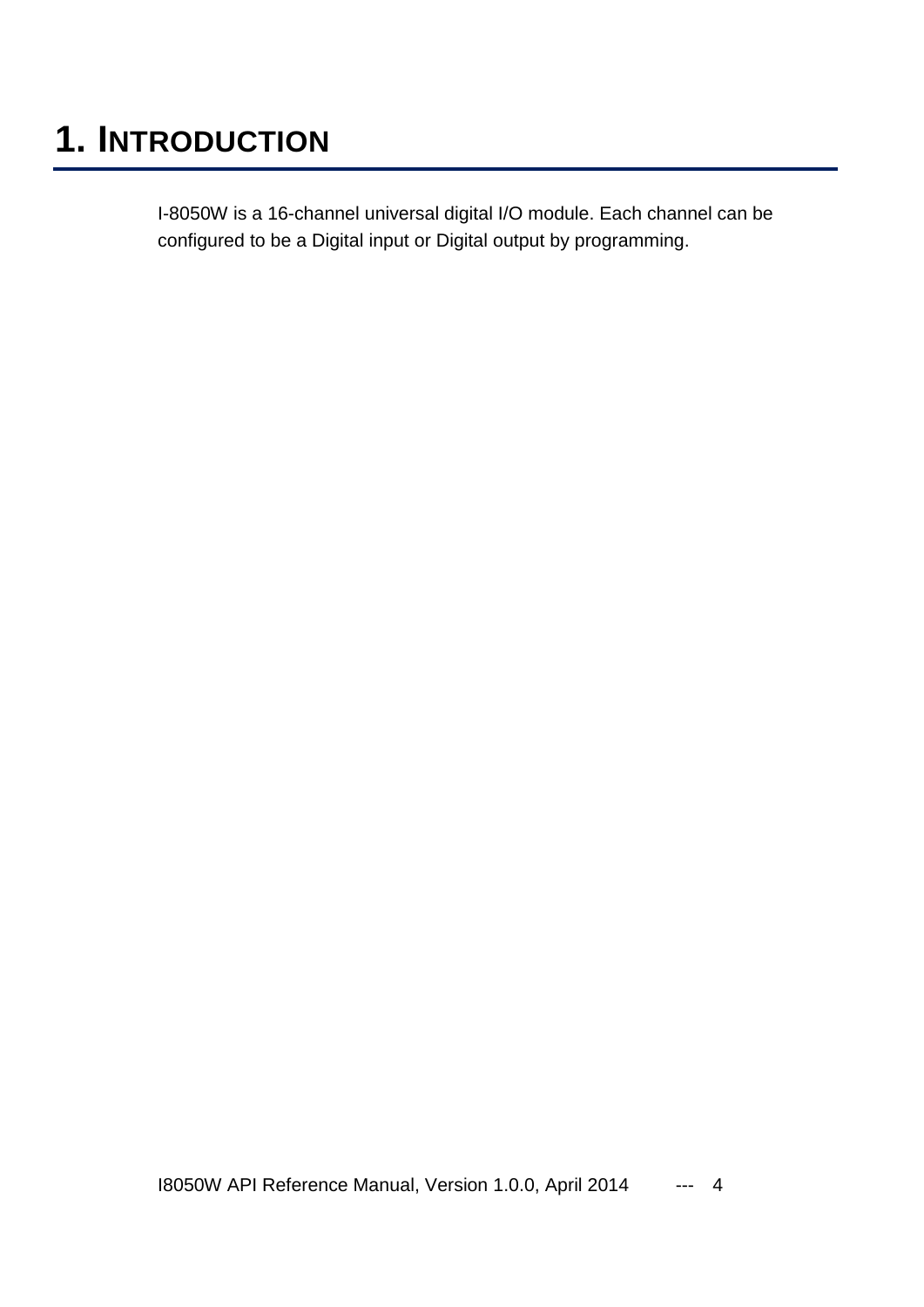# <span id="page-4-0"></span>**1.1. Specification**

#### **Digital input mode**

| Input Type                                | One Common for All Digital Inputs (Sink) |
|-------------------------------------------|------------------------------------------|
| On Voltage Level                          | $+10V \sim 30V$                          |
| Off Voltage Level                         | $+4V$ max                                |
| Input Impedance                           | 3K Ohms, 0.25W                           |
| Intra-module Isolation,<br>Field to Logic | 3750Vrms                                 |
| 4KV ESD Protection                        | Contact for each channel                 |
| <b>Digital Output mode</b>                |                                          |
| <b>Output Type</b>                        | Open-collector(Sink)                     |
| <b>Max Load Current</b>                   | 100 mA/ Channel                          |
| Load Voltage                              | 5Vdc to 30Vdc                            |
| Intra-module Isolation,                   | 3750Vrms                                 |
| Field to Logic                            |                                          |
| 4KV ESD Protection                        | Contact for each channel                 |
| <b>LED</b>                                |                                          |

#### **LED**

1 LED as Power Indicator 16 LEDs as Digital Input & Digital Output Indicators

## **Power consumption**

0.2A  $@$  5V = 1W, +/- 5% For Hardware

## **Environment**

| <b>Operating Temperature</b> | -25 to 75 $^{\circ}$ C      |
|------------------------------|-----------------------------|
| Storage Temperature          | $-30$ to 85 °C              |
| Humidity                     | 5 to 95% RH, non-condensing |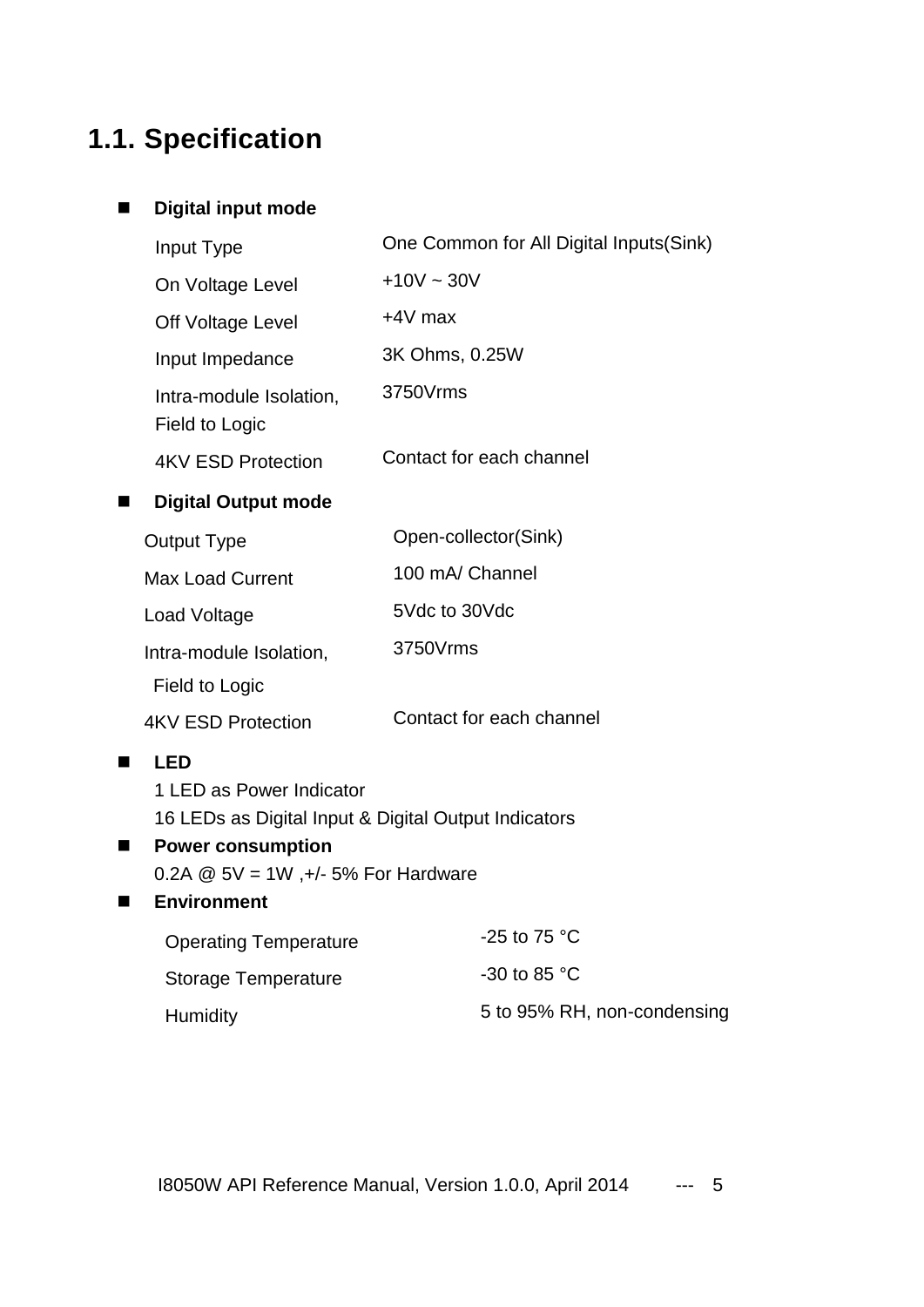# <span id="page-5-0"></span>**1.2. Pin Assignment**



.

| <b>Terminal</b><br>No.  | <b>Pin name</b> |
|-------------------------|-----------------|
| $\mathcal{L}$           | 100             |
| $\overline{\mathbf{2}}$ | 101             |
| $\mathbf{3}$            | 102             |
| $\overline{4}$          | IO 3            |
| 5                       | 104             |
| 6                       | 10 <sub>5</sub> |
| 7                       | 106             |
| 8                       | 107             |
| $\mathbf{Q}$            | IO 8            |
| 10                      | 109             |
| 11                      | 10 10           |
| 12                      | IO 11           |
| 13                      | 10 12           |
| 14                      | 10 13           |
| 15                      | 10.14           |
| 16                      | 10 15           |
| 17                      | Ext.GND         |
| 18                      | Ext. GND        |
| 19                      | Ext.PWR         |
| 20                      | Ext.PWR         |

I8050W API Reference Manual, Version 1.0.0, April 2014 --- 6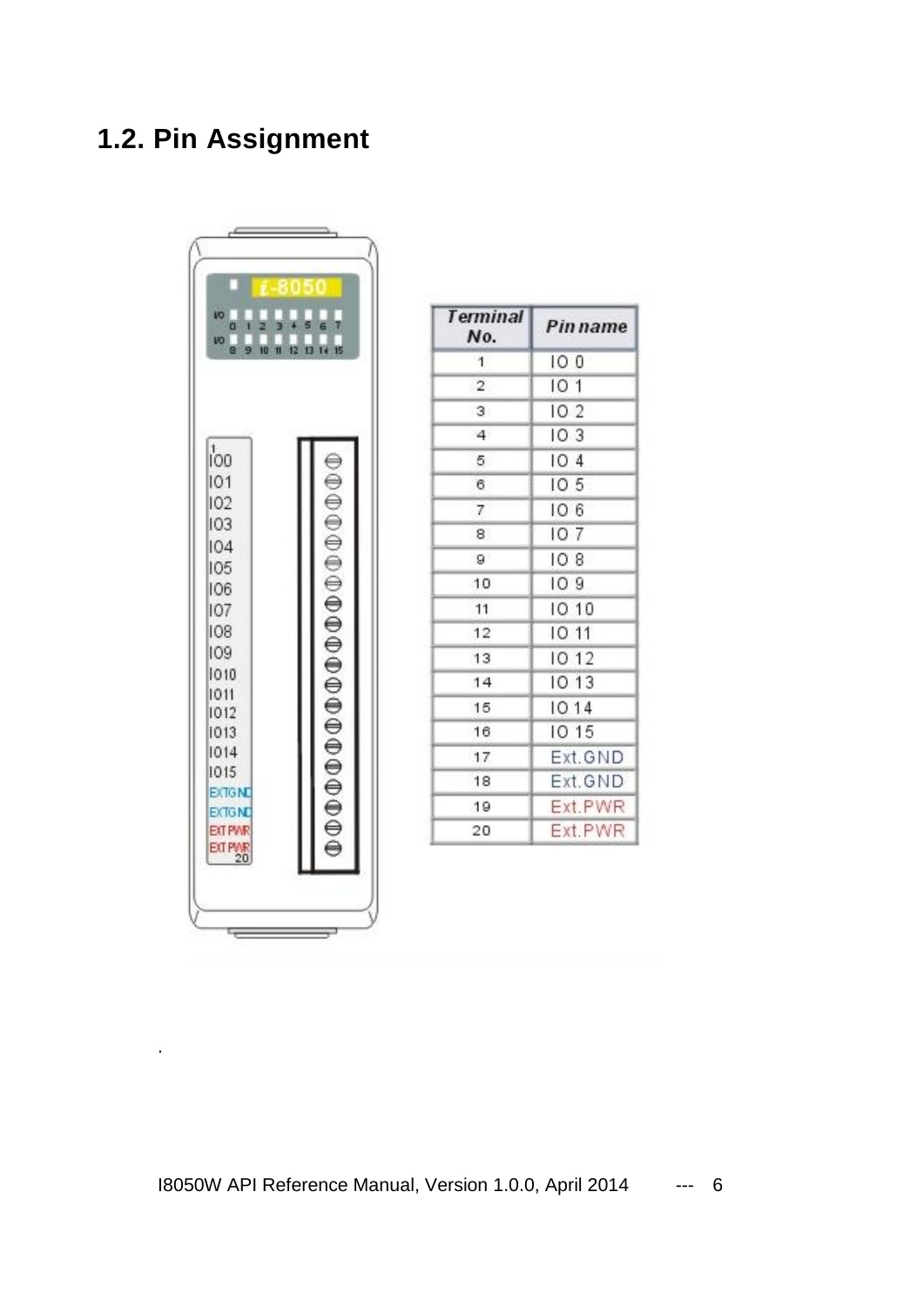# <span id="page-6-0"></span>**1.3. Block Diagram**

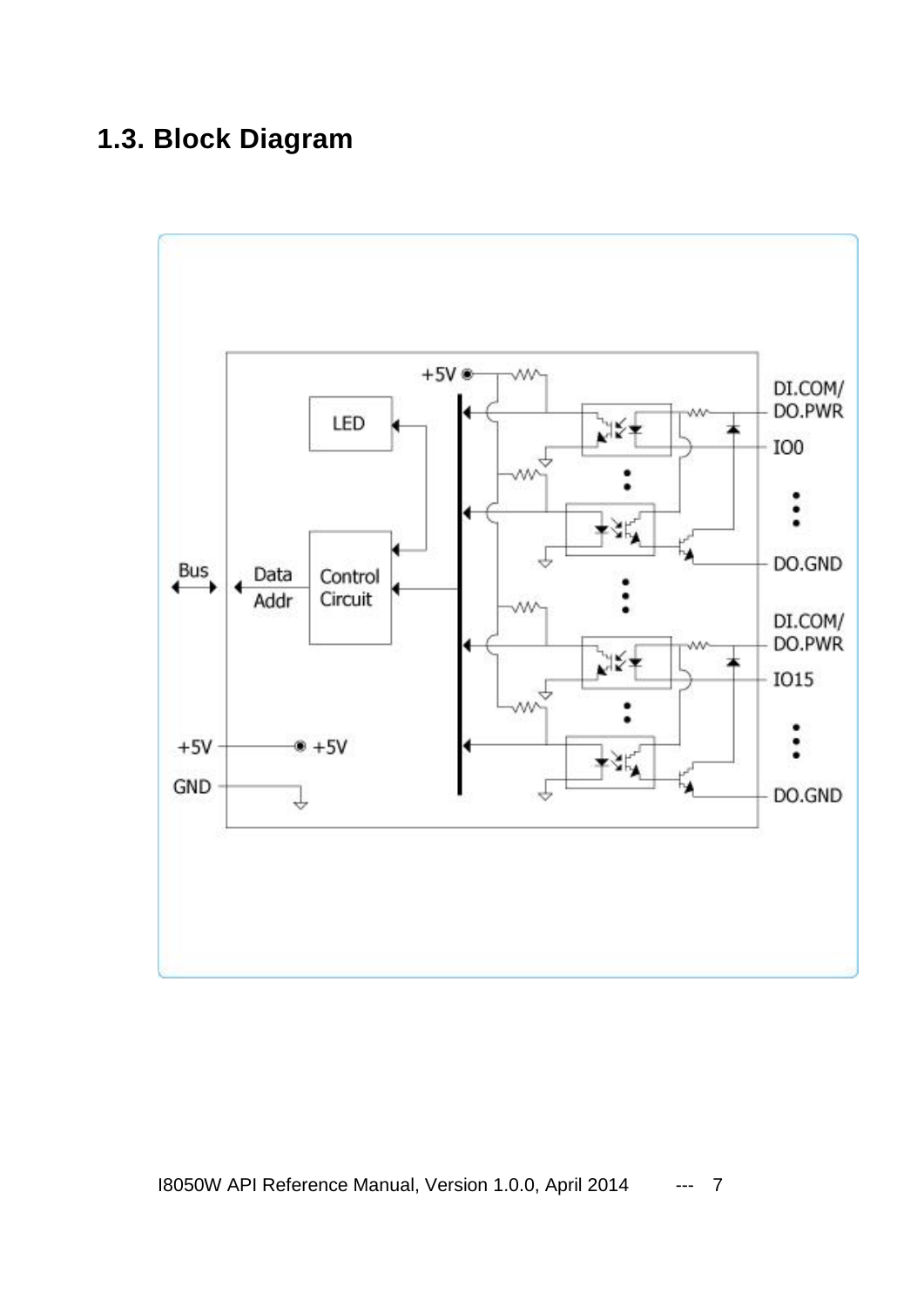# <span id="page-7-0"></span>**1.4. Wiring Connection**

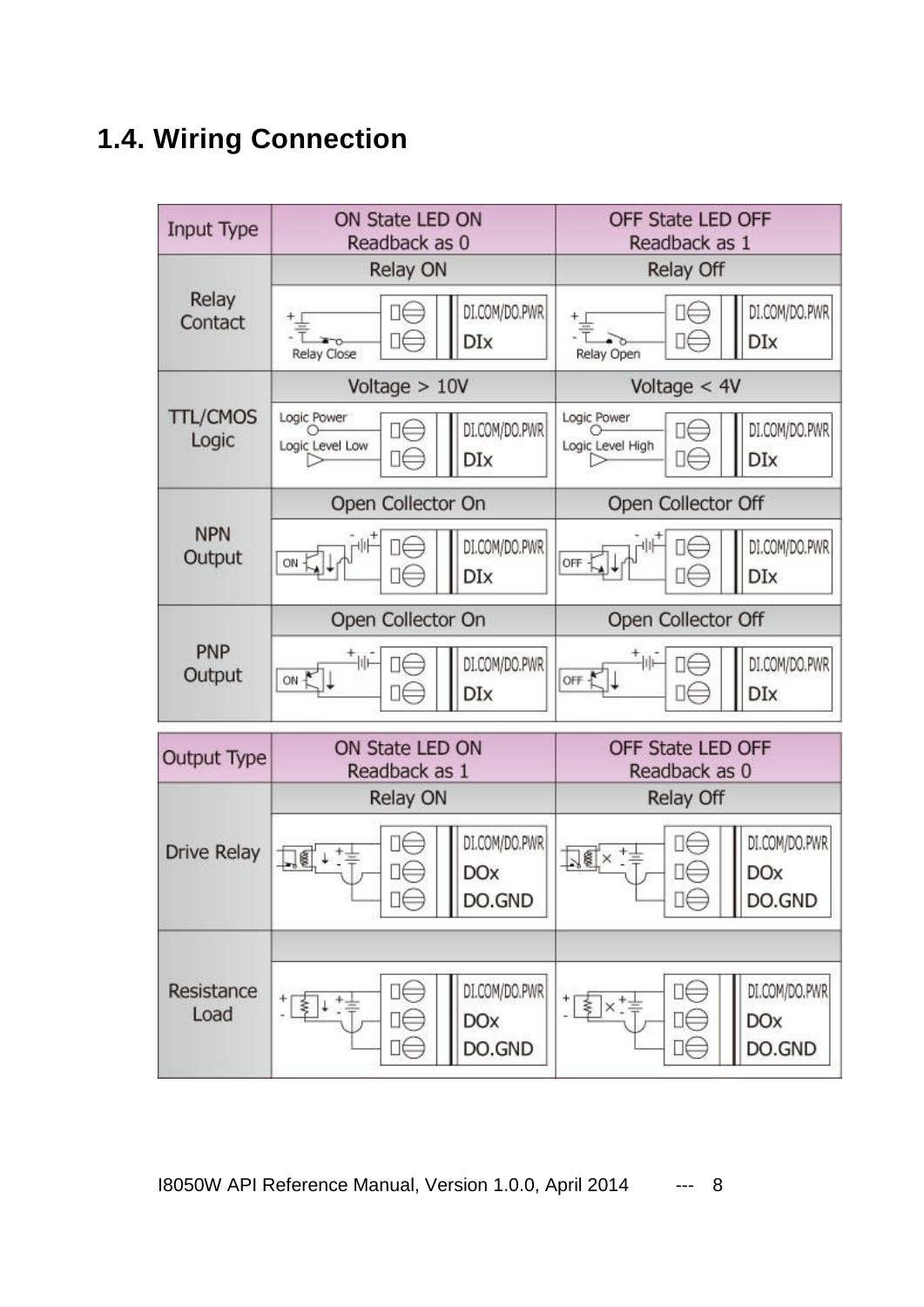# <span id="page-8-0"></span>**1.5. Dimension**

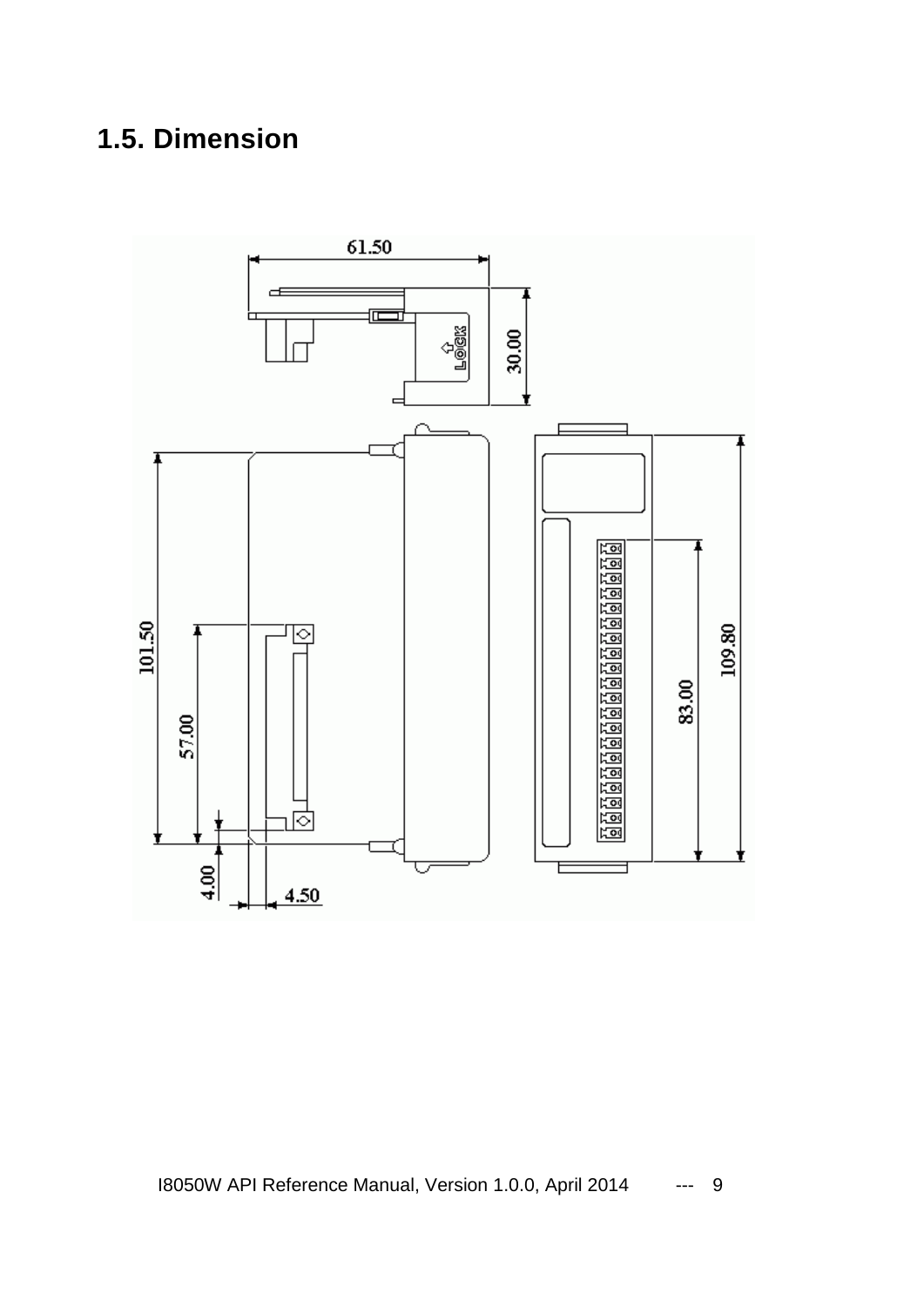# <span id="page-9-0"></span>**2. IMPORTANT NOTICE**

A channel may be damaged if it is subjected to an input signal while this channel status is changed from DI to DO. Please remove the input signal before the channel status is changed.

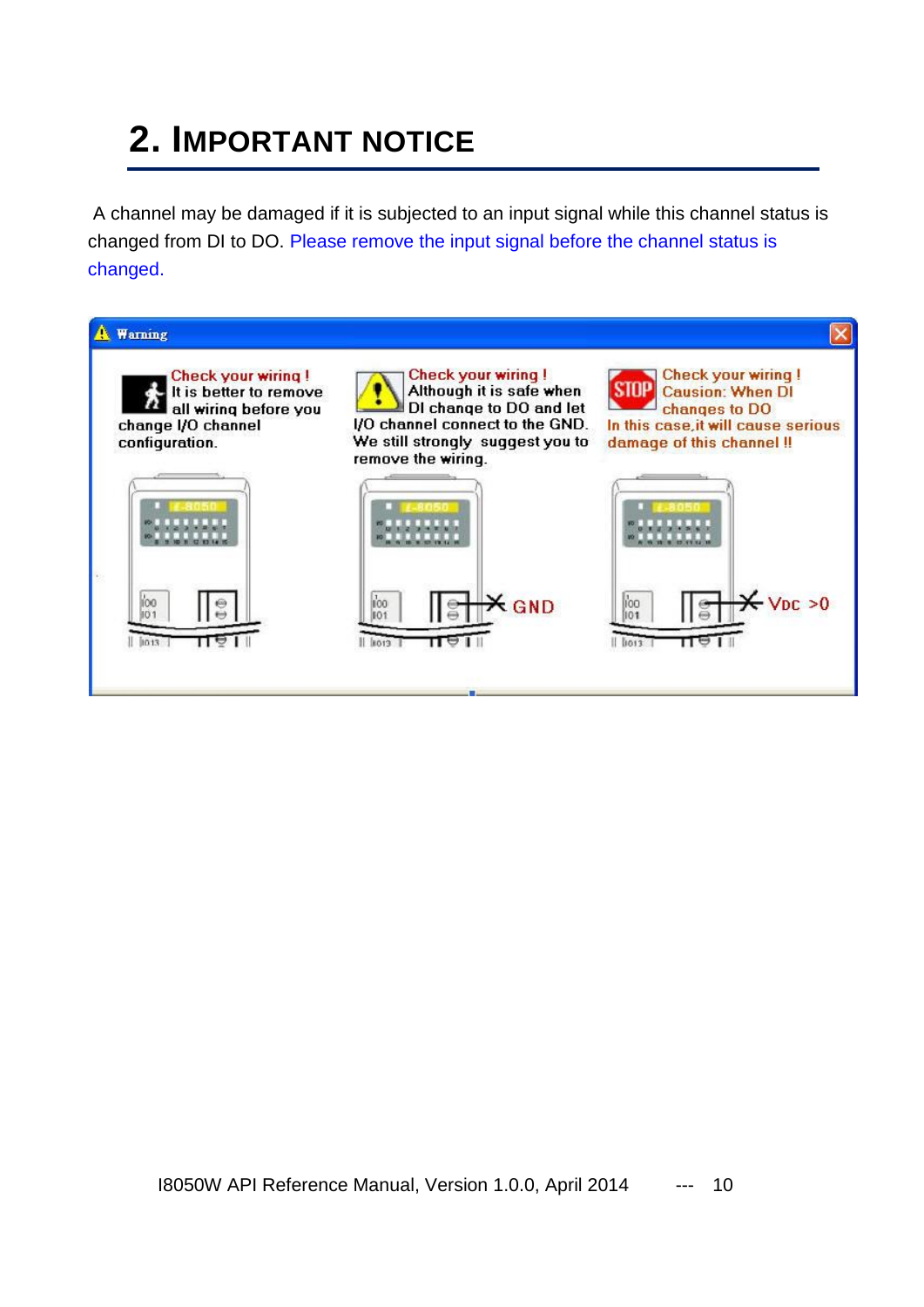<span id="page-10-0"></span>I8050W API Reference Manual, Version 1.0.0, April 2014 --- 11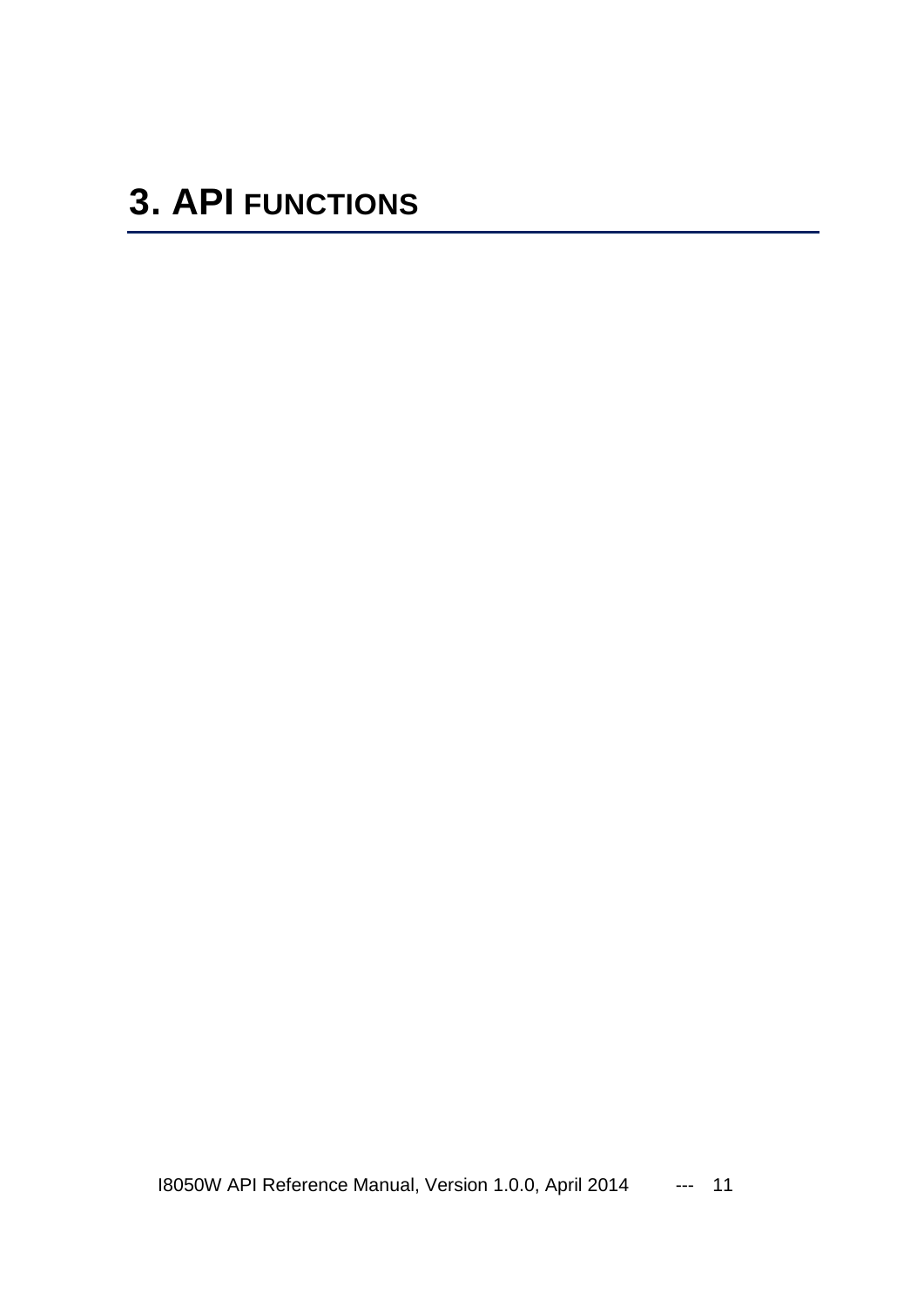# <span id="page-11-0"></span>**3.1. pac\_i8050W\_GetFirmwareVersion**

This function gets the firmware version of I-8050W hardware.

## **Syntax**

WORD pac\_i8050W\_GetFirmwareVersion (BYTE slot);

## **Parameter**

slot:  $0 \sim 7$ 

## **Return Values**

The firmware version of I-8050W hardware

## **Examples**

## **[C]**

WORD wFirmwareVer;

wFirmwareVer = pac\_i8050W\_GetFirmwareVersion(Slot)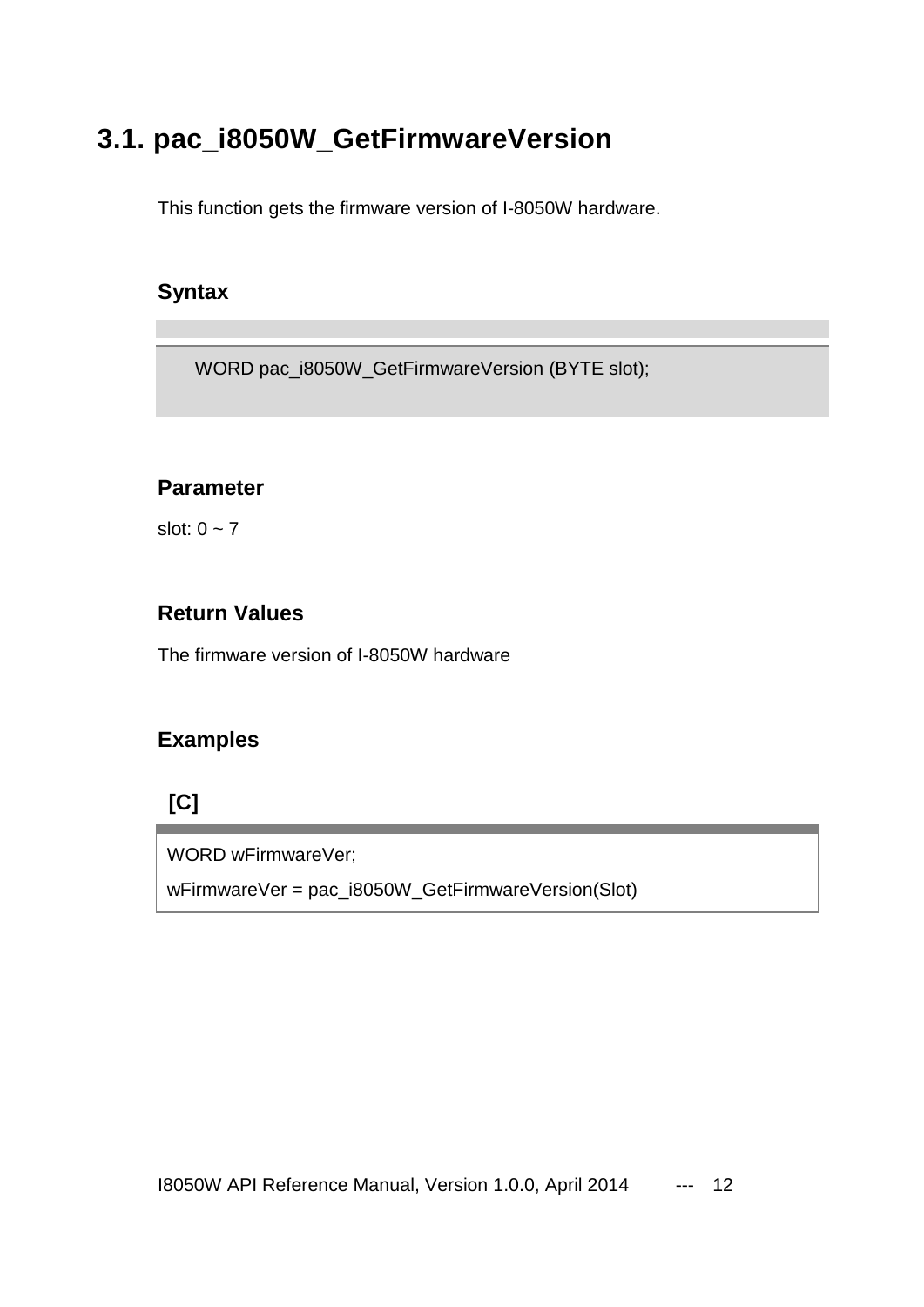# <span id="page-12-0"></span>**3.2. pac\_i8050W\_GetLibVersion**

This function gets the library version of i8050W.dll.

## **Syntax**

WORD pac\_i8050W\_GetLibVersion ();

#### **Parameter**

none

## **Return Values**

The library version of i8050W.dll

## **Examples**

## **[C]**

WORD wLibVer wLibVer = pac\_i8050W\_GetLibVersion ();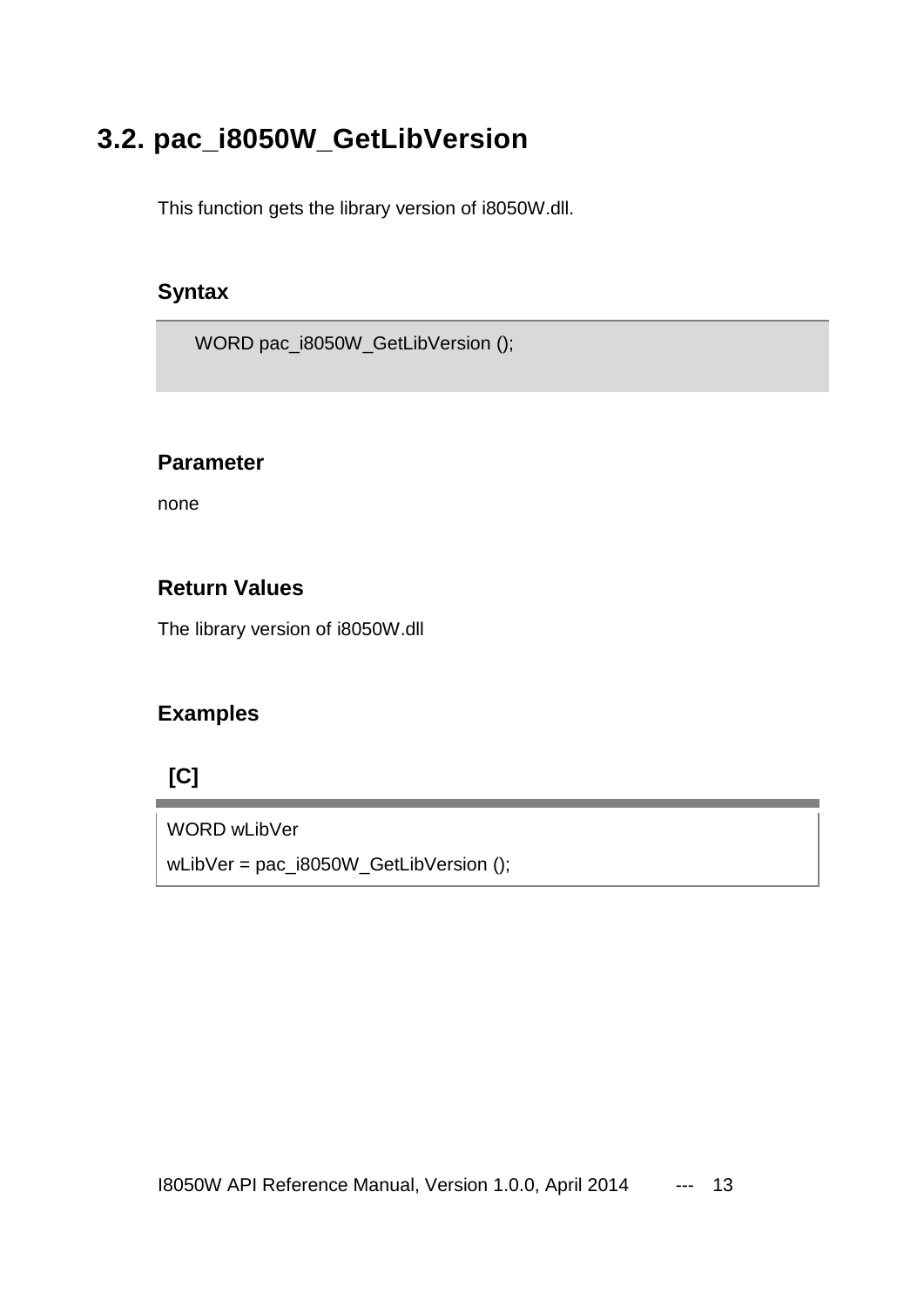# <span id="page-13-0"></span>**3.3. pac\_i8050W\_GetLibDate**

This function gets the library built date of i8050W.dll.

## **Syntax**

void pac\_i8050W\_GetLibDate (char \*LibDate);

#### **Parameter**

LibDate the string buffer of library built date

## **Return Values**

none

## **Examples**

## **[C]**

char lib\_date[32]; pac\_i8050W\_GetLibDate (lib\_date);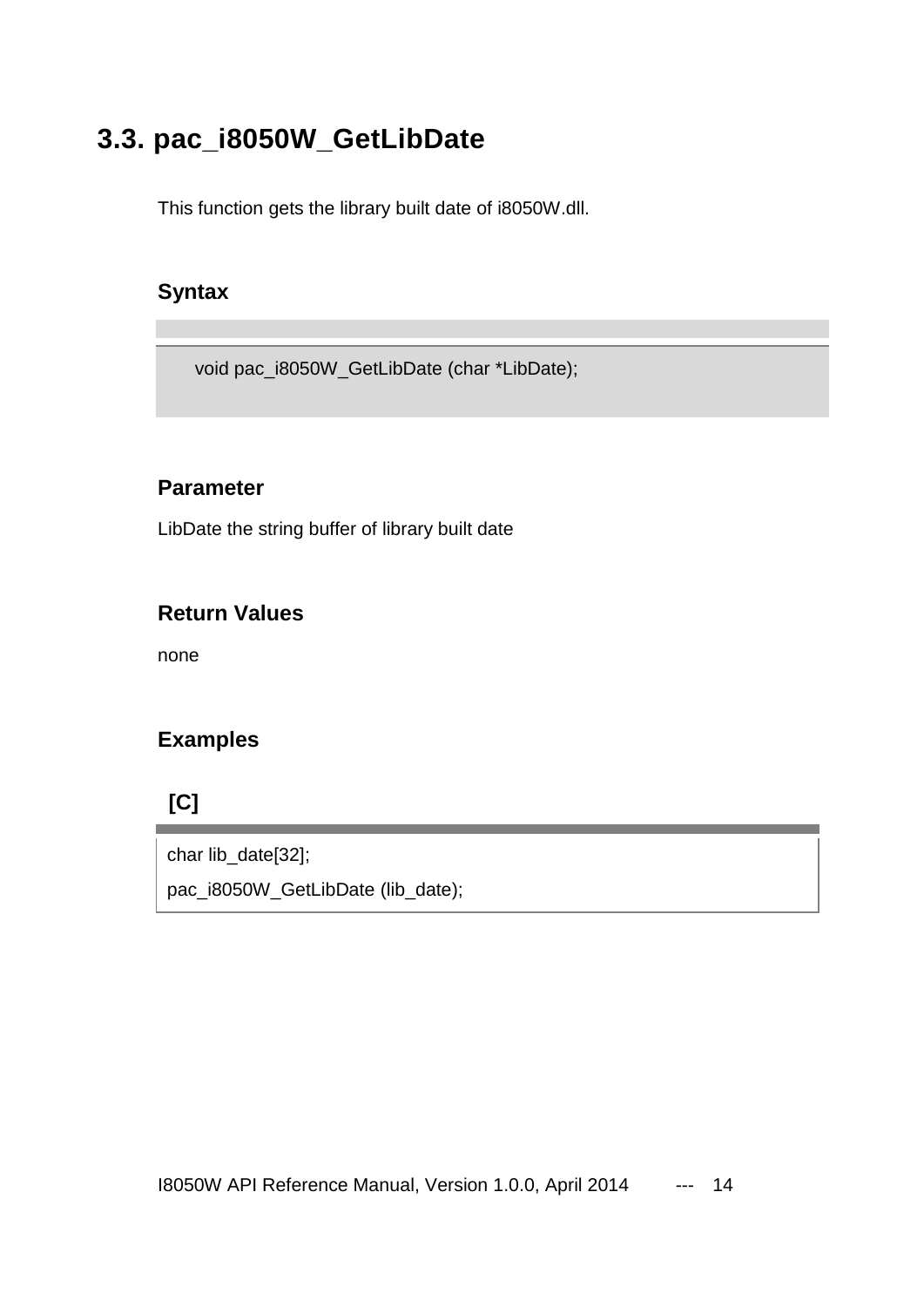# <span id="page-14-0"></span>**3.4. pac\_i8050W\_UDIO\_WriteDO16**

This function to write DO values for 16 channels.

## **Syntax**

void pac\_i8050W\_UDIO\_WriteDO16(BYTE slot, WORD config);

## **Parameter**

slot :  $0 \sim 7$ 

config:

Each bit for one output point

1 for active, 0 for inactive

## **Return Values**

none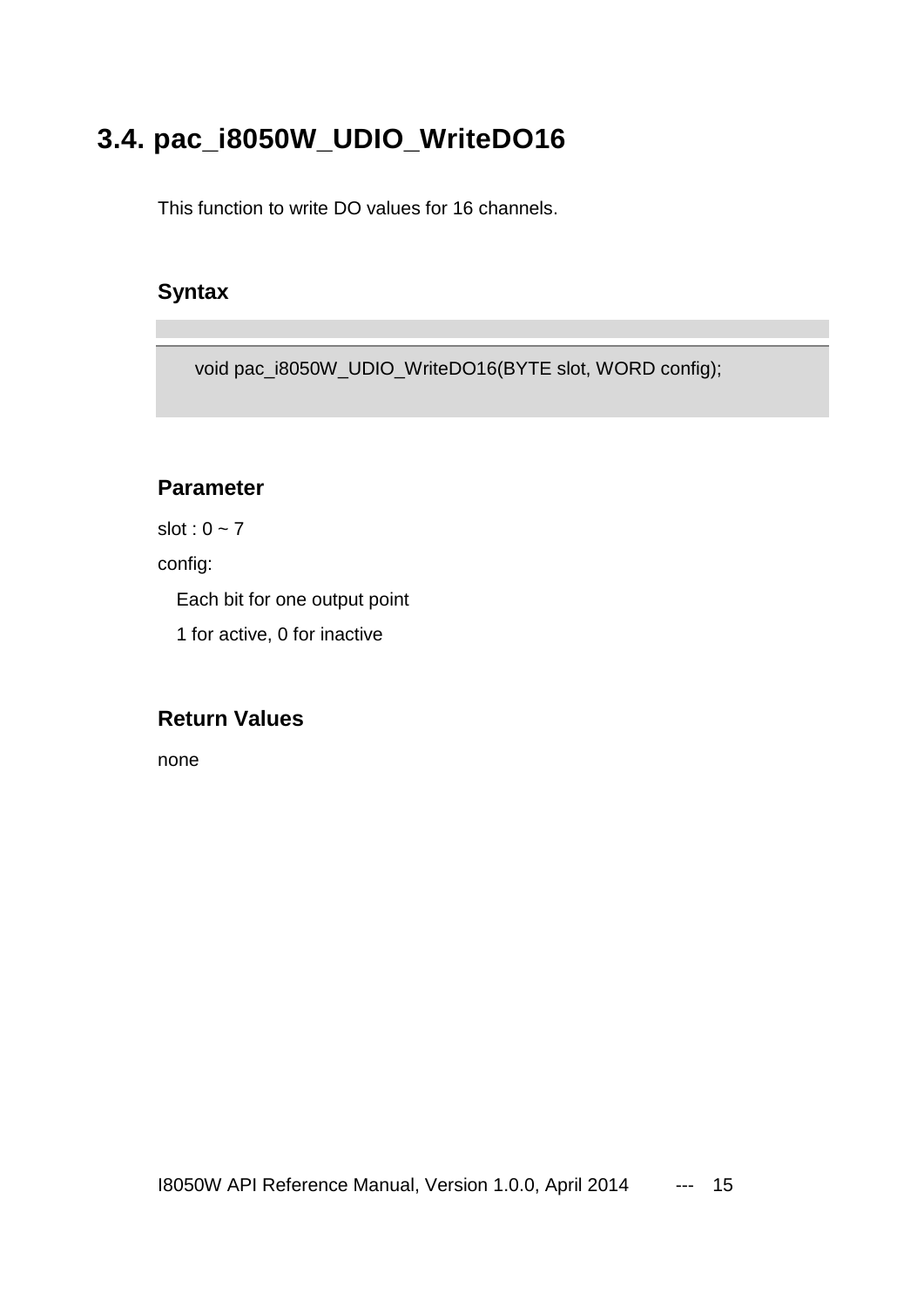## **Examples**

**[C]**

int slot=1*; //i-8050W plugs on slot 1*

WORD Wvalue=0x3; *//Turn on the channel0/channel 1 of DO*

pac\_i8050W\_UDIO\_WriteDO16(slot, Wvalue);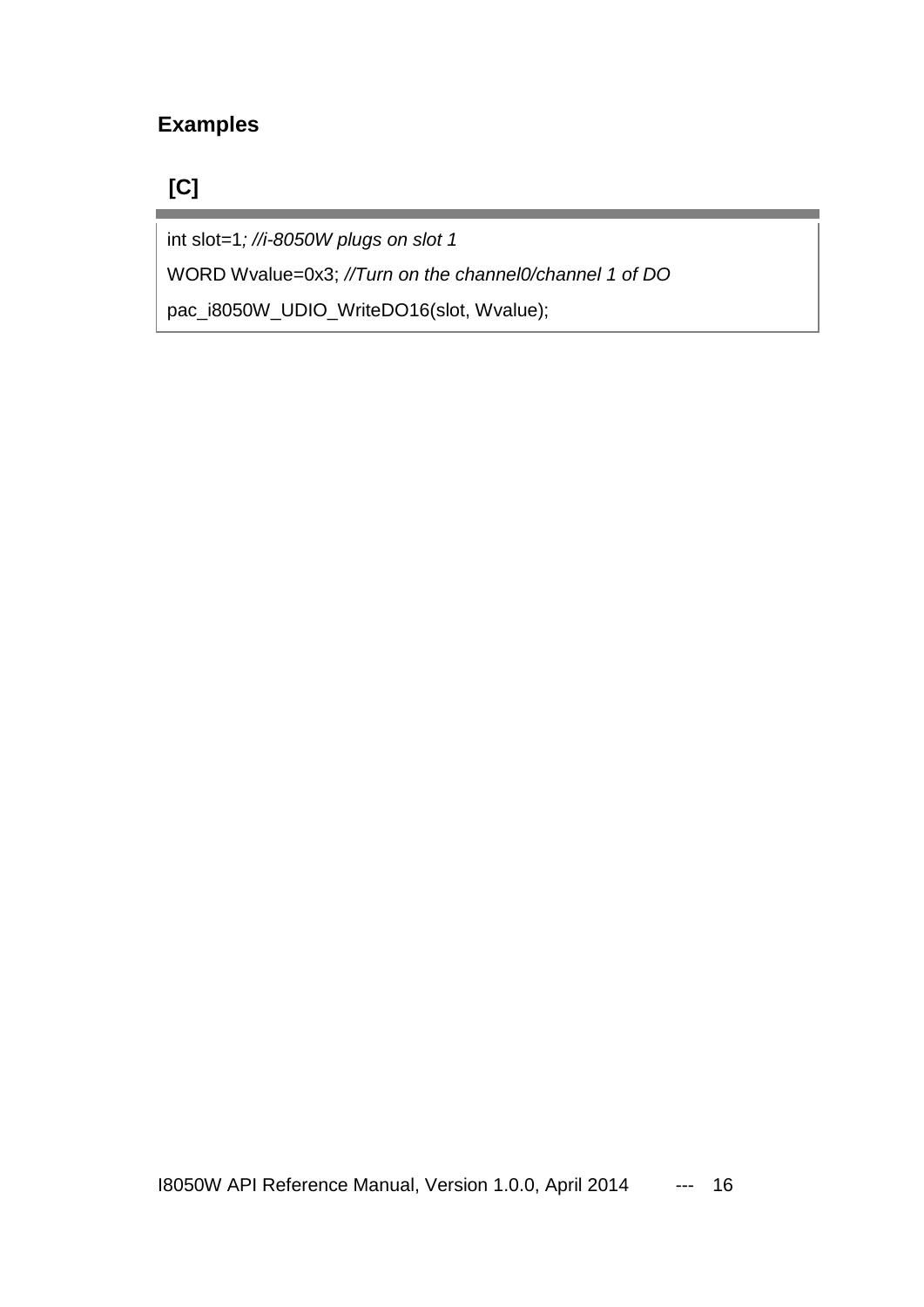# <span id="page-16-0"></span>**3.5. pac\_i8050W\_UDIO\_ReadDO16**

This function to read DO values for 16 channels.

## **Syntax**

WORD pac\_i8050W\_UDIO\_ReadDO16 (BYTE slot);

## **Parameter**

slot:  $0 \sim 7$ 

## **Return Values**

A 2-byte DO value for 16 channels Each bit for one output point 1 for active, 0 for inactive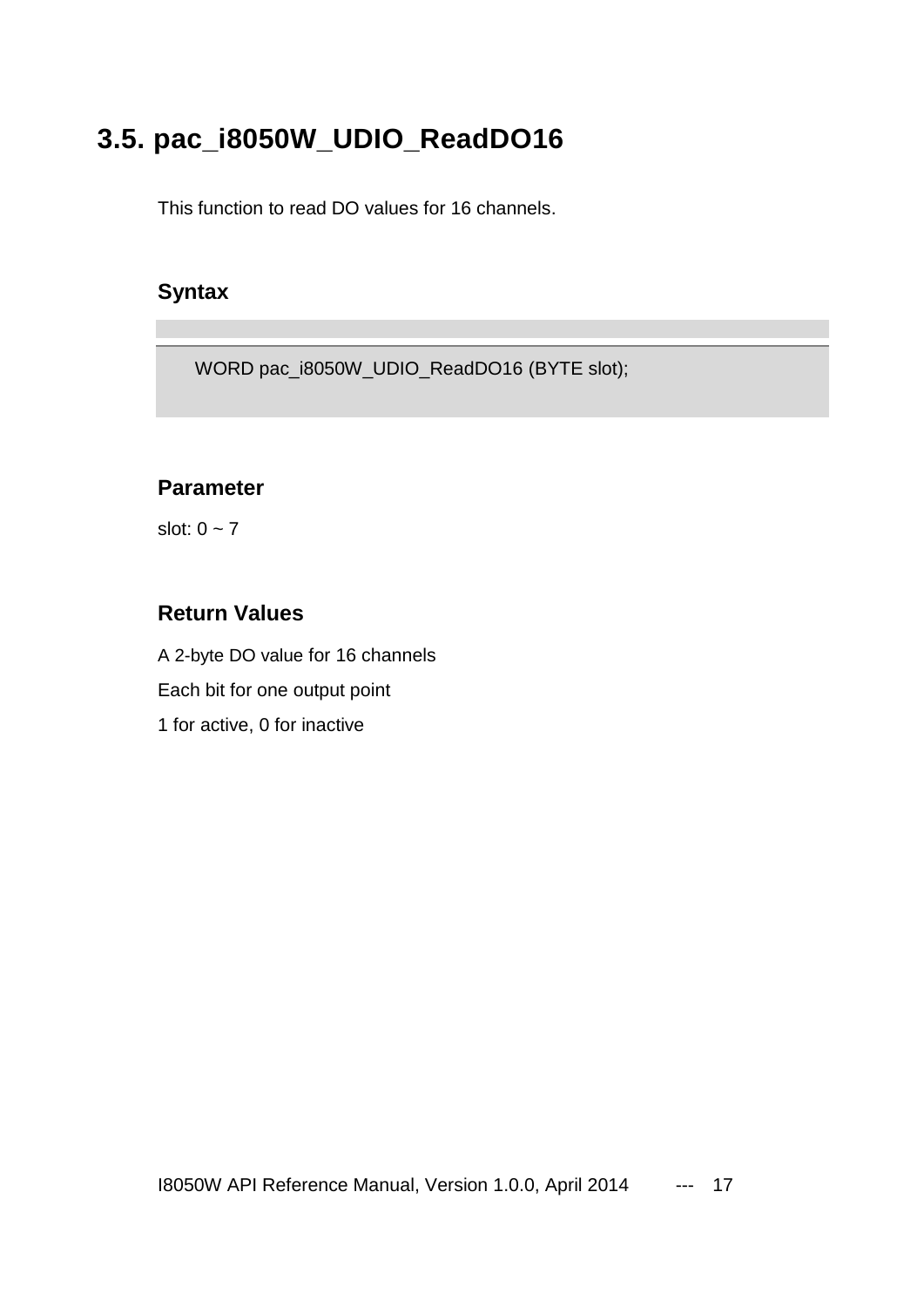## **Examples**

# **[C]**

int slot = 1; *//i-8050W plugs on slot 1*

WORD wValue;

wValue= pac\_i8050W\_UDIO\_ReadDO16(slot);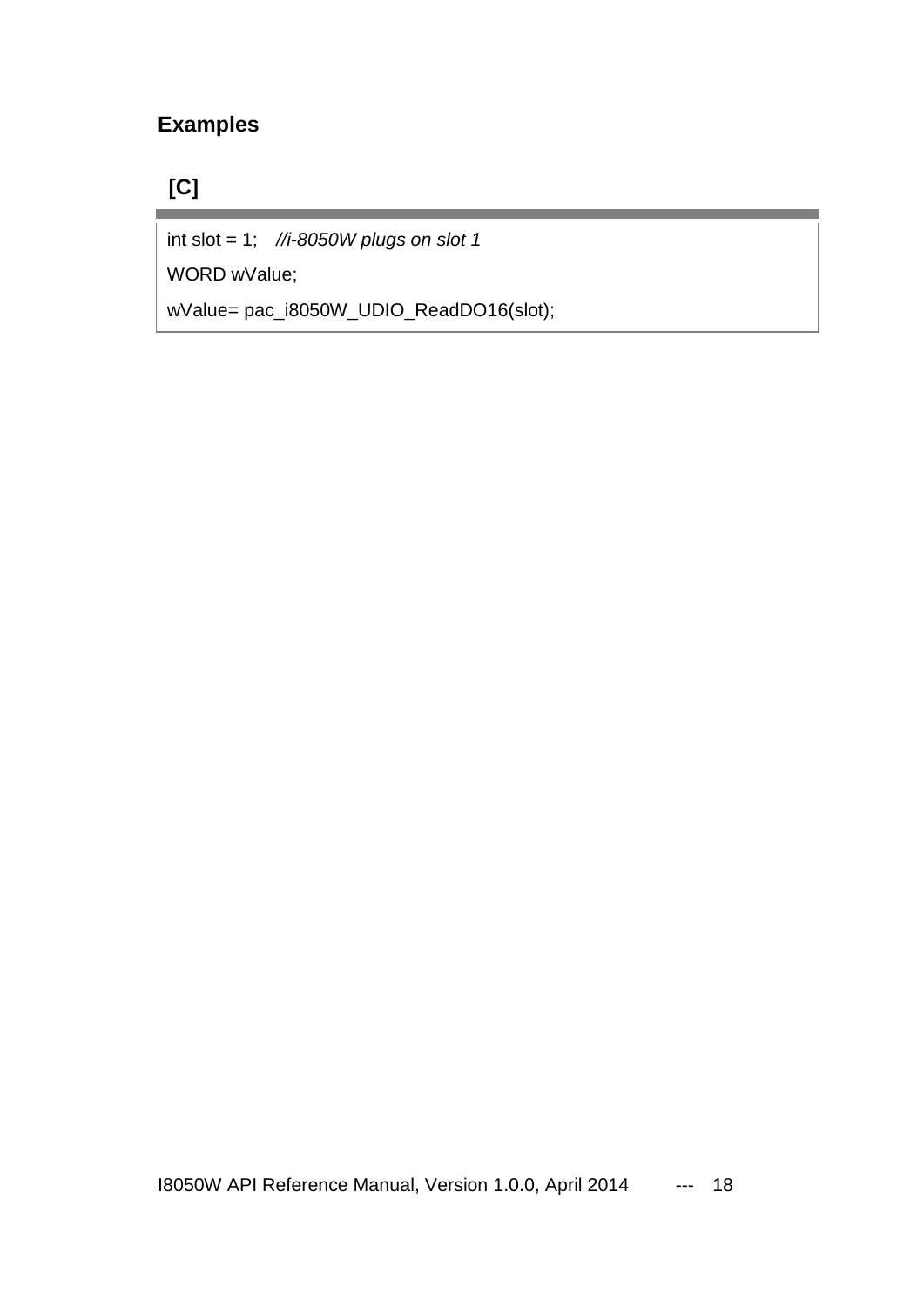# <span id="page-18-0"></span>**3.6. pac\_i8050W\_UDIO\_DI16**

This function to read DI values for 16 channels.

## **Syntax**

WORD pac\_i8050W\_UDIO\_DI16 (BYTE slot);

## **Parameter**

slot:  $0 \sim 7$ 

## **Return Values**

A 2-byte DI value for 16 channels Each bit for one input point 1 for active, 0 for inactive

## **Examples**

## **[C++]**

int slot = 1; *//i-8050W plugs on slot 1*

WORD wValue;

wValue= pac\_i8050W\_UDIO\_DI16 (slot);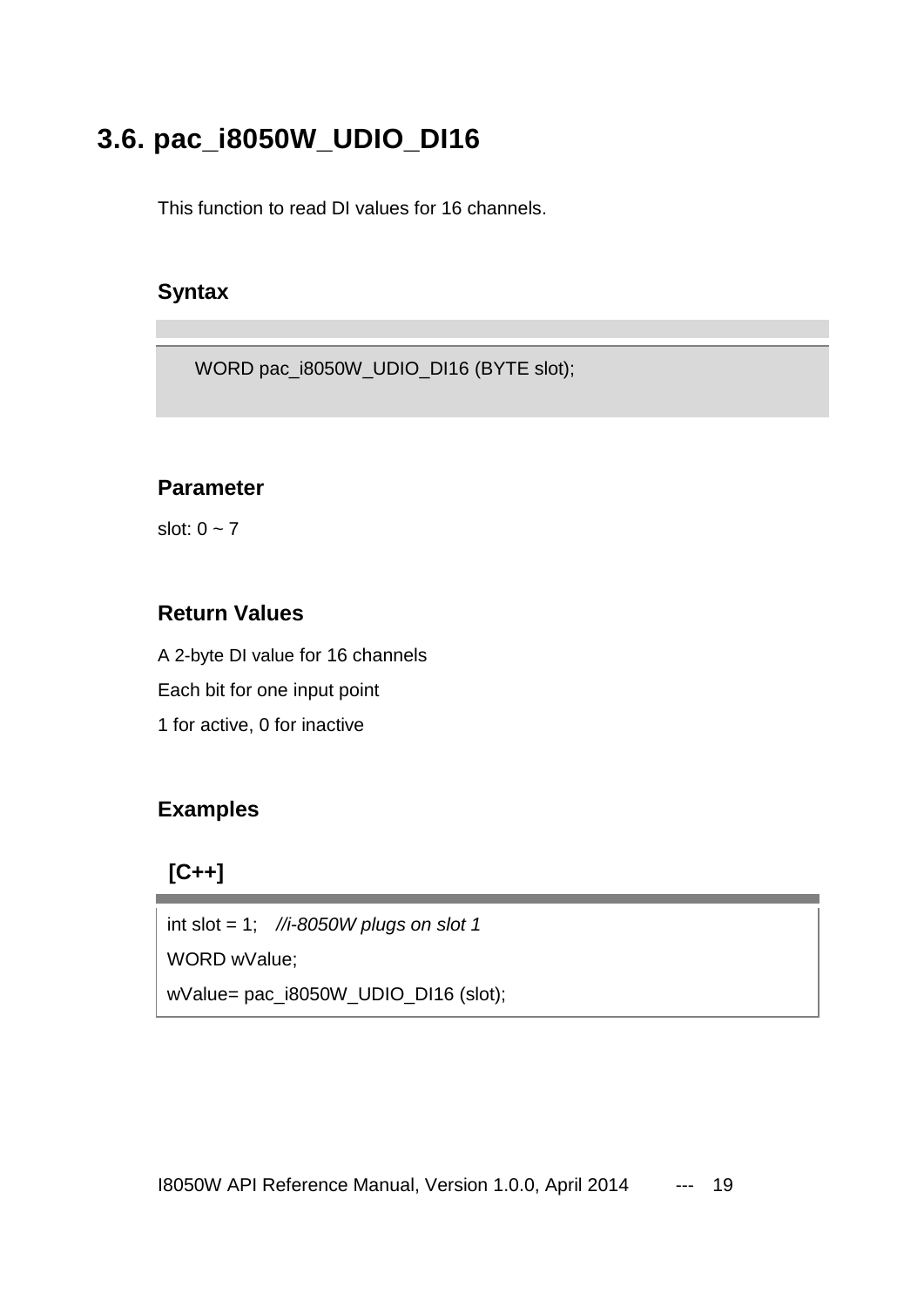# <span id="page-19-0"></span>**3.7. pac\_i8050W\_UDIO\_WriteConfig\_16**

This function to set DIO mode for 16 channels.

## **Syntax**

void pac\_i8050W\_UDIO\_WriteConfig\_16(BYTE slot,WORD config)

## **Parameter**

slot:  $0 \sim 7$ 

config:

Each bit for one channel point

- 1: A channel sets as output mode (DO)
- 0: A channel sets as input mode (DI)

#### **Return Values**

none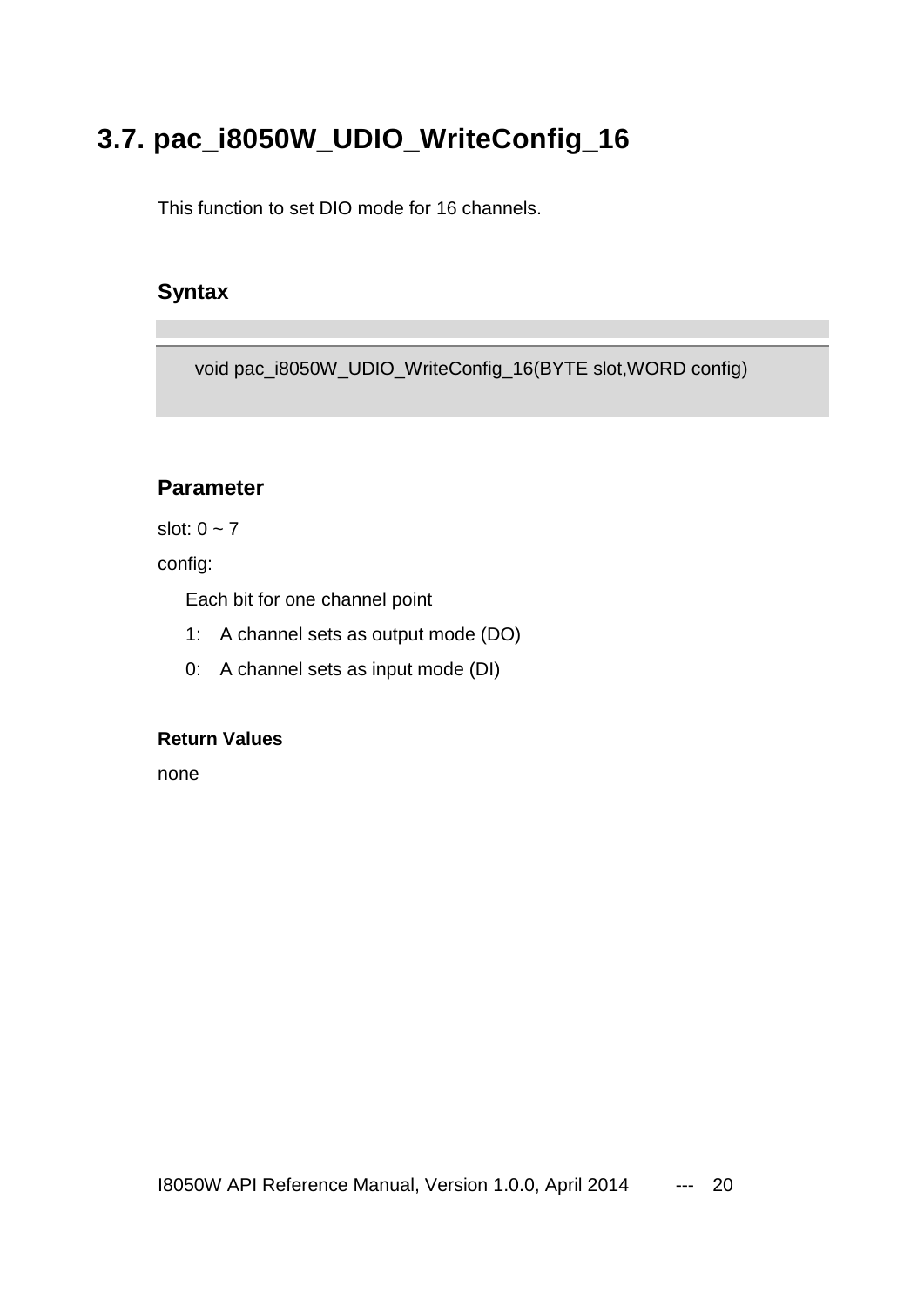## **Examples**

## **[C]**

int slot=1; *//i-8050W plugs on slot 1*

WORD config=0x00FF;

*/\* channel 0~channel7 set as output mode (DO)*

*Channel8~channel15 set as input mode (DI) \*/*

pac\_i8050W\_UDIO\_WriteConfig\_16(slot, config);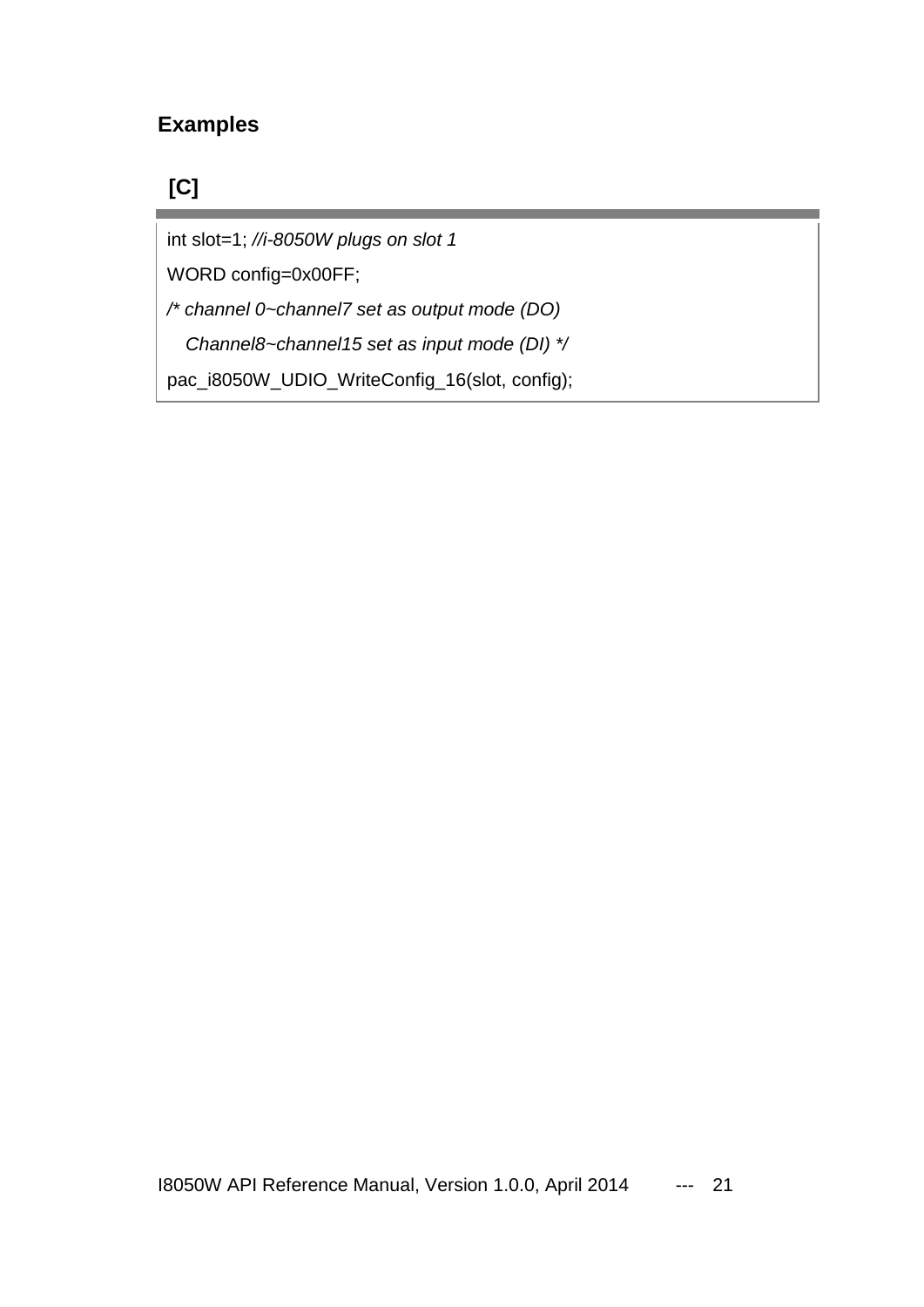# <span id="page-21-0"></span>**3.8. pac\_i8050W\_UDIO\_ReadConfig\_16**

This function to read DIO mode for 16 channels

## **Syntax**

WORD pac\_i8050W\_UDIO\_ReadConfig\_16(BYTE slot);

## **Parameter**

slot:  $0 \sim 7$ 

#### **Return Values**

Each bit for one channel point

- 1: A channel sets as output mode (DO)
- 0: A channel sets as input mode (DI)